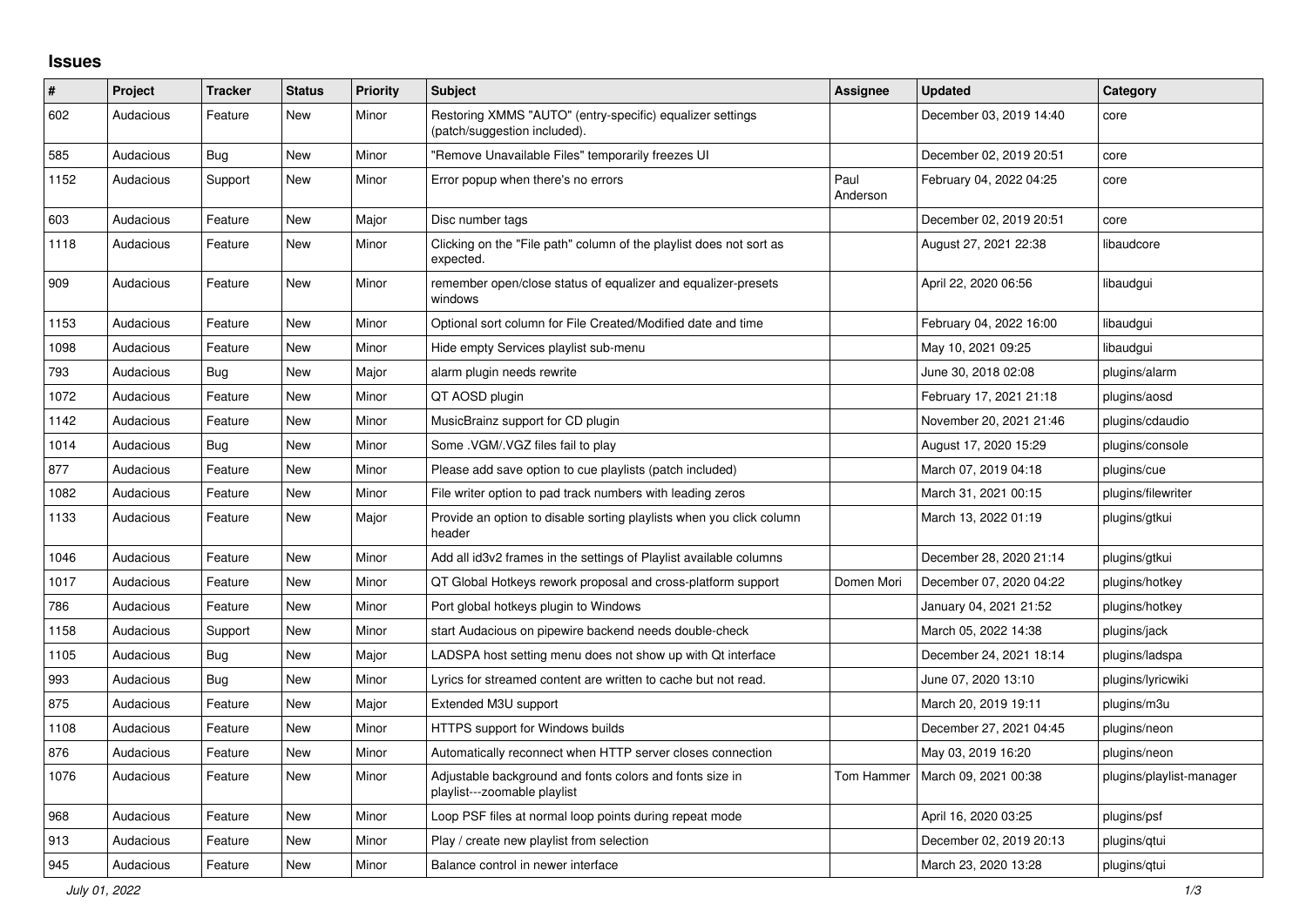| $\#$ | Project   | <b>Tracker</b> | <b>Status</b> | <b>Priority</b> | Subject                                                                                             | <b>Assignee</b> | <b>Updated</b>           | Category            |
|------|-----------|----------------|---------------|-----------------|-----------------------------------------------------------------------------------------------------|-----------------|--------------------------|---------------------|
| 429  | Audacious | Feature        | New           | Minor           | Please enable scrobbling to libre.fm in Scrobbler 2.0                                               |                 | September 02, 2019 10:35 | plugins/scrobbler2  |
| 1106 | Audacious | <b>Bug</b>     | New           | Minor           | Could not communicate with last.fm: Error in the HTTP2 framing layer.                               |                 | June 15, 2021 21:30      | plugins/scrobbler2  |
| 943  | Audacious | Feature        | New           | Minor           | Being able to add several folders to the library, and arrange that<br>Audacious recognizes symlinks |                 | March 23, 2020 15:41     | plugins/search tool |
| 1088 | Audacious | Feature        | <b>New</b>    | Minor           | plugin: status icon: ADD option to select tray mouse Middle Click action                            |                 | April 11, 2021 12:05     | plugins/statusicon  |
| 969  | Audacious | Feature        | New           | Minor           | streamtuner plugin: Please add column-sortability, or at least sort<br>alphabetically by 1st column |                 | June 16, 2020 09:54      | plugins/streamtuner |
| 975  | Audacious | <b>Bug</b>     | New           | Minor           | Segfault/leak on exit with streamtuner enabled                                                      | Ariadne Conill  | May 01, 2020 00:17       | plugins/streamtuner |
| 859  | Audacious | <b>Bug</b>     | New           | Minor           | wsz skins cannot be used on Windows                                                                 |                 | January 01, 2020 02:48   | win32               |
| 1101 | Audacious | Feature        | <b>New</b>    | Major           | Please add media shortcut keys for Windows 10                                                       |                 | December 03, 2021 16:31  | win32               |
| 1161 | Audacious | Support        | New           | Major           | Wrong language                                                                                      |                 | March 16, 2022 17:46     |                     |
| 196  | Audacious | <b>Bug</b>     | New           | Minor           | Wrong channel map when doing surround playback                                                      |                 | April 13, 2021 03:48     |                     |
| 1164 | Audacious | Support        | New           | Minor           | Wheel mouse on tray icon do not change volume / context windows do<br>not appear (with cover)       |                 | March 19, 2022 13:17     |                     |
| 1134 | Audacious | Feature        | <b>New</b>    | Minor           | Web interface remote control                                                                        |                 | November 04, 2021 06:57  |                     |
| 1011 | Audacious | Feature        | New           | Minor           | Visible separator of folders in the playlist                                                        |                 | July 18, 2020 16:10      |                     |
| 870  | Audacious | Feature        | New           | Minor           | View > Show Playlist and View > Show Playback Controls                                              |                 | November 15, 2021 22:48  |                     |
| 908  | Audacious | Feature        | New           | Minor           | Use QtXml instead of libxml2                                                                        |                 | October 26, 2019 14:21   |                     |
| 956  | Audacious | Feature        | New           | Minor           | Stream to chromecast                                                                                |                 | January 11, 2021 01:19   |                     |
| 1047 | Audacious | Feature        | New           | Minor           | Stop playing after any chosen track                                                                 |                 | December 29, 2020 01:23  |                     |
| 973  | Audacious | <b>Bug</b>     | New           | Minor           | "snd_pcm_recover failed" alsa error and "String leaked" warnings                                    |                 | August 28, 2021 08:52    |                     |
| 1131 | Audacious | Feature        | New           | Minor           | Selection of songs via selection field/bar (as in Clementine)                                       |                 | October 31, 2021 12:41   |                     |
| 1148 | Audacious | Feature        | New           | Minor           | Save the dimensions of the open-file dialogue window                                                |                 | January 18, 2022 14:43   |                     |
| 1092 | Audacious | Feature        | New           | Minor           | Reread metadata on play option                                                                      |                 | April 30, 2021 03:35     |                     |
| 1013 | Audacious | Feature        | New           | Minor           | Request re Album Art using music file metatag                                                       |                 | August 03, 2020 22:48    |                     |
| 1097 | Audacious | Feature        | New           | Minor           | Replace the volume button with a horizontal scale                                                   |                 | May 17, 2021 00:21       |                     |
| 918  | Audacious | Feature        | New           | Minor           | Replace libguess with libuchardet                                                                   |                 | November 19, 2019 05:50  |                     |
| 996  | Audacious | Feature        | <b>New</b>    | Minor           | Refine playlists when searching (search all playlists)                                              |                 | June 16, 2020 09:58      |                     |
| 907  | Audacious | Feature        | New           | Minor           | QtNetwork-based HTTP client                                                                         |                 | October 26, 2019 13:41   |                     |
| 1154 | Audacious | Support        | New           | Minor           | Playlist column Headers                                                                             |                 | March 06, 2022 16:06     |                     |
| 1170 | Audacious | Feature        | New           | Minor           | Playback mode button                                                                                |                 | April 22, 2022 16:01     |                     |
| 1048 | Audacious | Feature        | New           | Minor           | PipeWire support                                                                                    |                 | May 04, 2022 19:36       |                     |
| 1099 | Audacious | Feature        | New           | Minor           | Per-track ReplayGain shouldn't be enabled by default                                                |                 | May 09, 2021 13:41       |                     |
| 924  | Audacious | Feature        | New           | Minor           | Option to replace playlist contents by drag and drop                                                |                 | December 02, 2019 20:15  |                     |